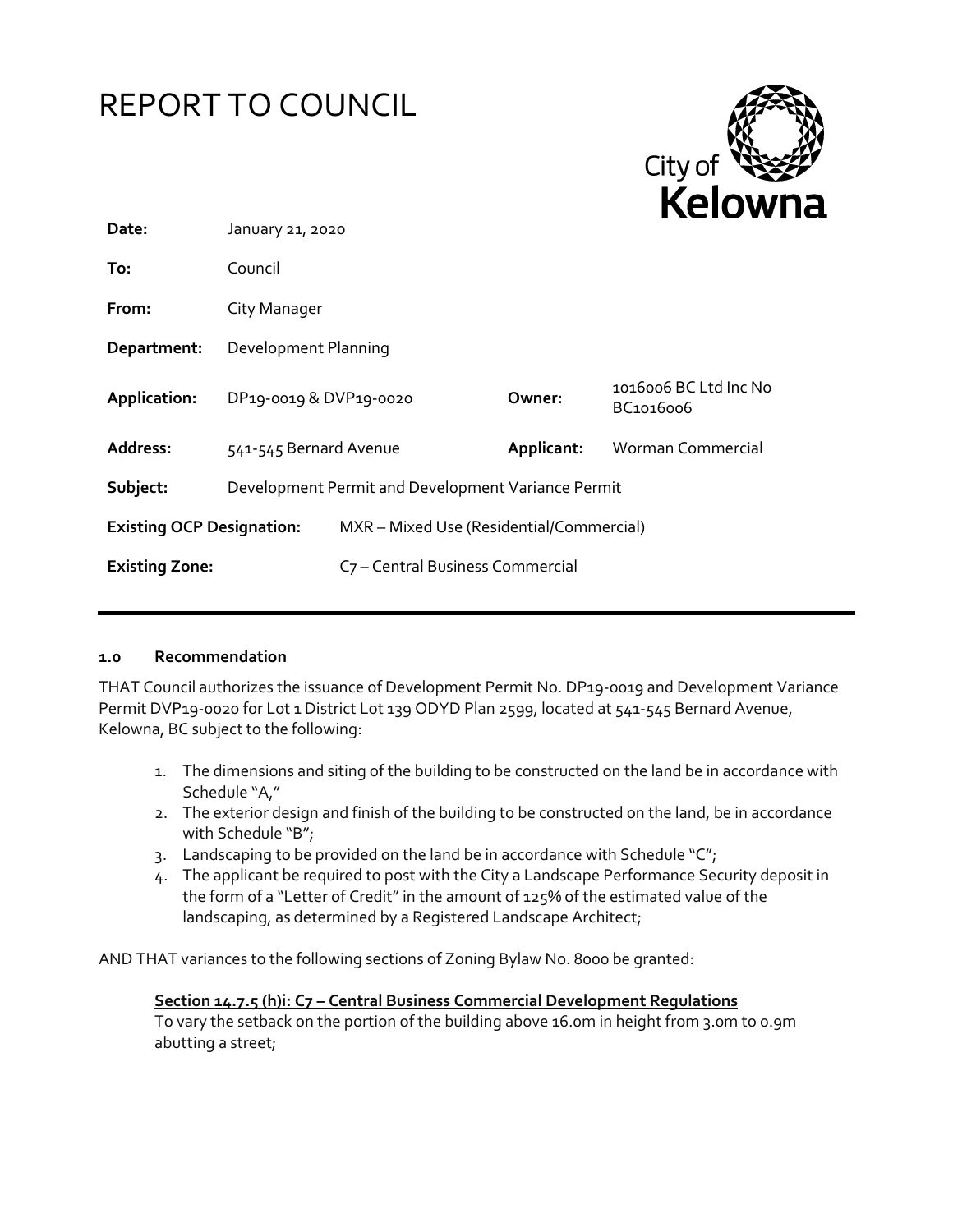## **Section 14.7.5 (h)ii: C7 – Central Business Commercial Development Regulations**

To vary the setback on the portions of the building above 16.0m in height from 4.0m to 0.1m abutting the east and west adjacent properties;

AND THAT a commercial lane between Bernard Avenue and Lawrence Avenue be dedicated to the City of Kelowna as shown on Schedule A;

AND THAT the applicant be required to complete the above noted conditions of Council's approval of the Development Permit and Development Variance Permit Application in order for the permits to be issued;

AND FURTHER THAT this Development Permit and Development Variance Permit is valid for two (2) years from the date of Council approval, with no opportunity to extend.

# **2.0 Purpose**

To consider the form and character of a mixed use commercial residential building with variances to reduce the setback of the portions of the building above 16.0m from 3.0m to 0.9m abutting the street; and from 4.0m to 0.1m abutting the east and west adjacent properties.

# **3.0 Development Planning**

Development Planning Staff recommend support for the proposed Development Permit as it is generally consistent with the Official Community Plan Design Guidelines for a Revitalization Development Permit Area (please see Attachment B). The applicant has achieved the following objectives as related to form and character:

- Use appropriate architectural features and detailing of buildings and landscapes to define area character;
- Convey a strong sense of authenticity through high quality urban design that is distinctive of Kelowna;
- Enhance the urban centre's main street character in a manner consistent with the area's character;
- Provide for a scale and massing of buildings that promotes an enjoyable living, pedestrian, working, shopping and service experience;
- Create open, architecturally-pleasing and accessible building facades to
- the street.

Development Planning Staff recommend support for the proposed Development Variances to reduce the setback of the portions of the building above 16.0m from 3.0m to 0.9m abutting the street; and from 4.0m to 0.1m abutting the east and west adjacent properties. As the building is only 21.03m in height, it is determined the setbacks would have minimal impact on adjacent properties. Further, the reduced setback on the east and west side yards will allow zero lot line development on the adjacent properties. The reduced setback allows the stairwells to be located along the corner of the building creating a more visually appealing and functional building.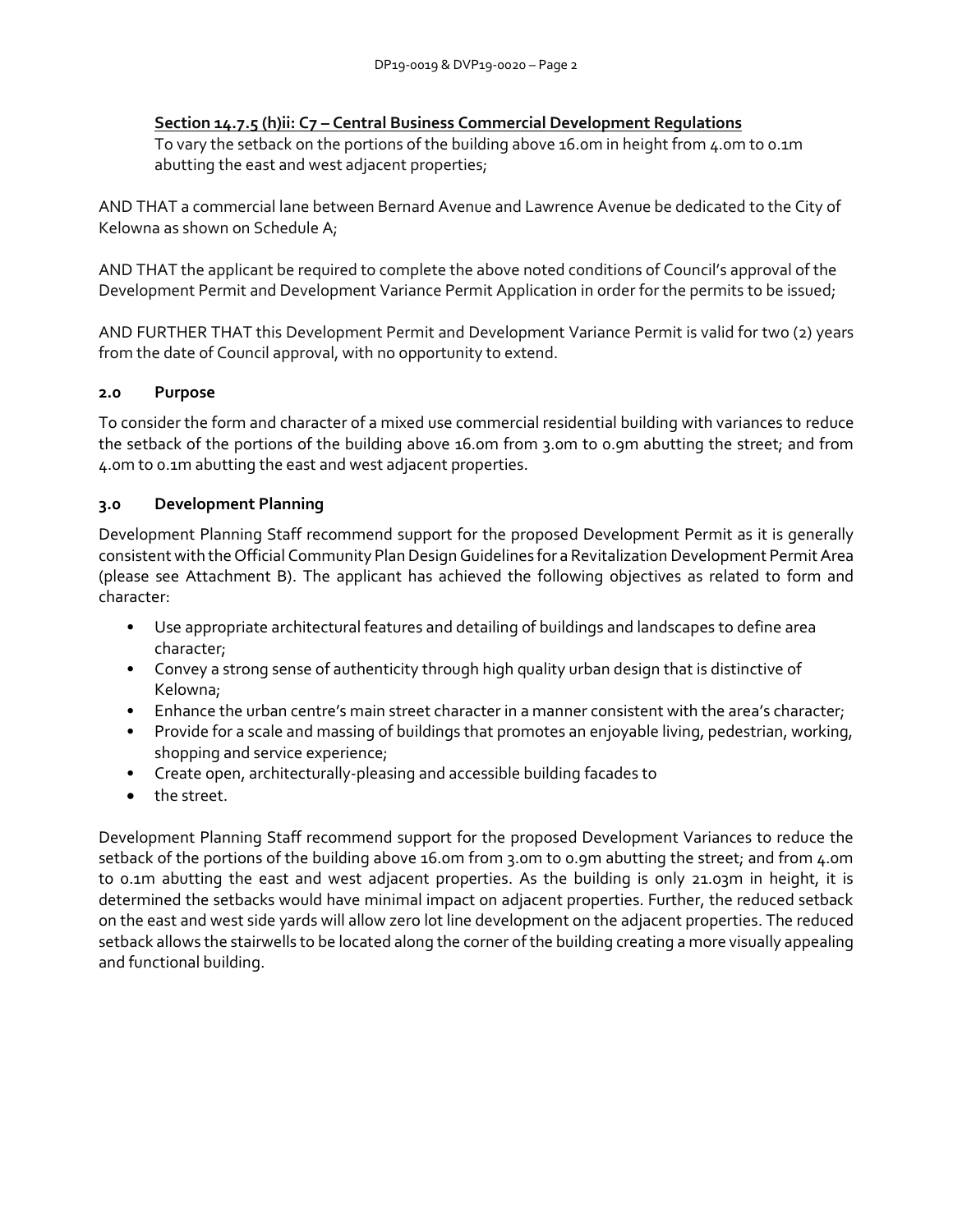# **4.0 Proposal**

## 4.1 Project Description

The subject property borders both Bernard Avenue and Lawrence Avenue with a lane that passes through the middle that has historically been used for public access. As a function of this development, the applicant will dedicate the lane for continued public use. The proposed development is on the Lawrence Avenue side which is currently a parking lot.

The proposed project is for a six-storey mixed use building featuring commercial, office, and residential. There are 8 bachelor dwelling units proposed, 229m<sup>2</sup> of commercial space, and 835m<sup>2</sup> of office space. The commercial units on the ground floor feature entrances directly onto Lawrence Avenue, activating the public realm. Balconies on the upper floors further promote interaction between the public and private realms and serve to provide architectural articulation. Materials selected include stucco with brick features on the lower floors.

Required parking for the residential, commercial, and office space combined is 20 stalls. The applicant has proposed 12 surface stalls at the rear of the building accessed from the lane, with cash-in-lieu for 8 stalls.

### 4.2 Site Context

The subject property is in the Downtown Core along Lawrence Avenue between Bertram Street and Ellis Street. It is currently used as a parking lot and is adjacent to another private parking lot and the Towne Centre Mall property.



### **Subject Property Map:** 540 Lawrence Avenue